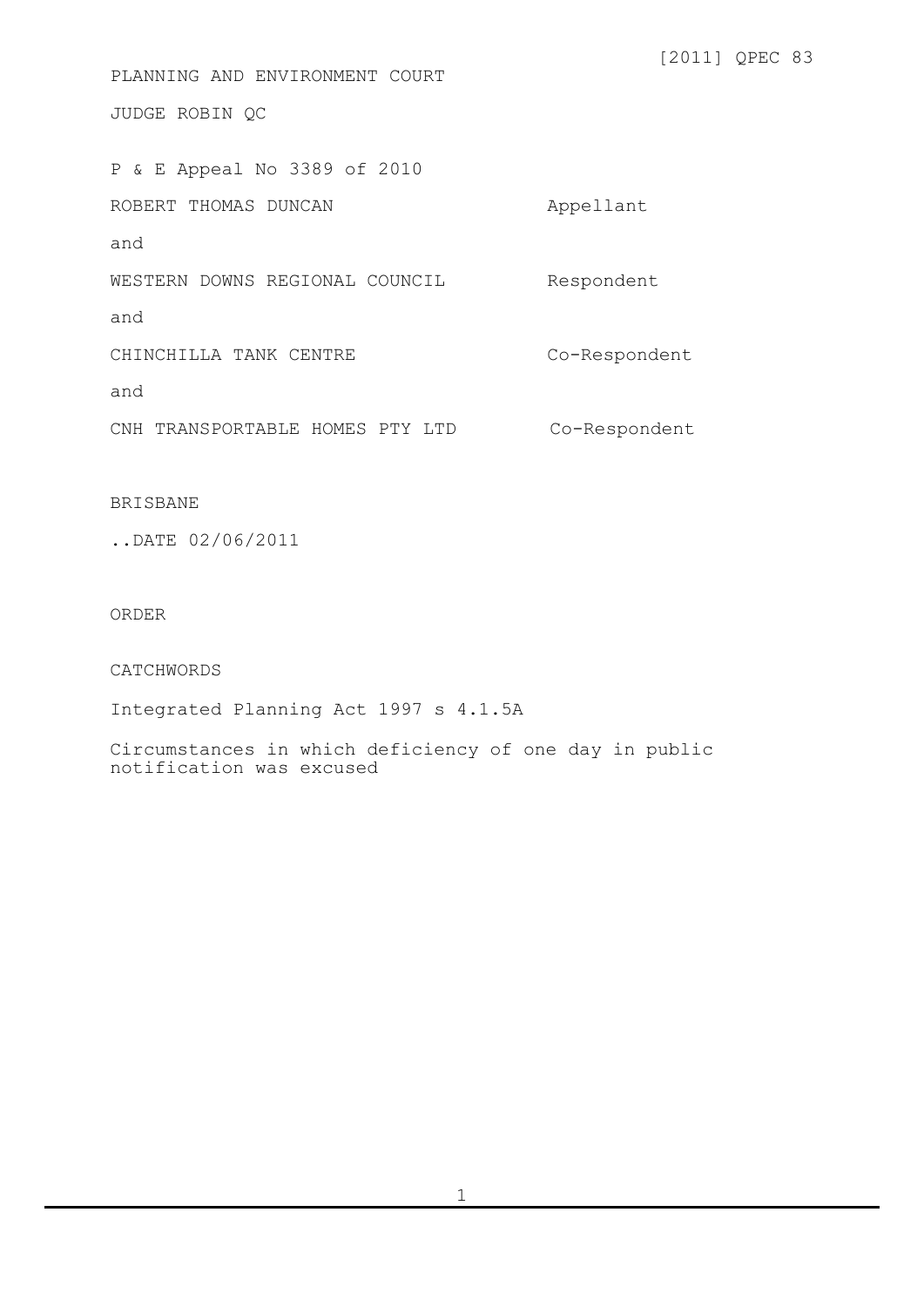HIS HONOUR: The court makes an order in terms of the initialled draft fixing directions for the further progress of this developer appeal towards a hearing hoped for in September. The special feature of the order is its recording the court's satisfaction that there's been substantial compliance with the requirements of the Integrated Planning Act 1997 relating to giving of public notice of the development application. Section 4.1.5A provides ample warrant for the indulgence thus made available.

The deficiency in this case was the indication in notices placed on the land and in the Chinchilla News Newspaper and also presumably the notices posted to adjoining landowners that the 10th of March 2010 was the closing date for submissions. That involved a miscalculation by one day. It ought to have been the 11th of March 2010. The signs placed on the land were removed a day earlier as well because of the same misunderstanding.

What enables the court to be satisfied that there's no injustice or inconvenience to any person likely to flow from what happened is the nature of the development, which is an extension of nine new rooms to an existing motel on the Warrego Highway in Chinchilla. This is likely to have been a proposal causing considerable interest in the town to the extent that no-one likely to be interested would fail to become informed.

There was also an earlier attempt at public notification which for various reasons was insufficient, necessitating the

2